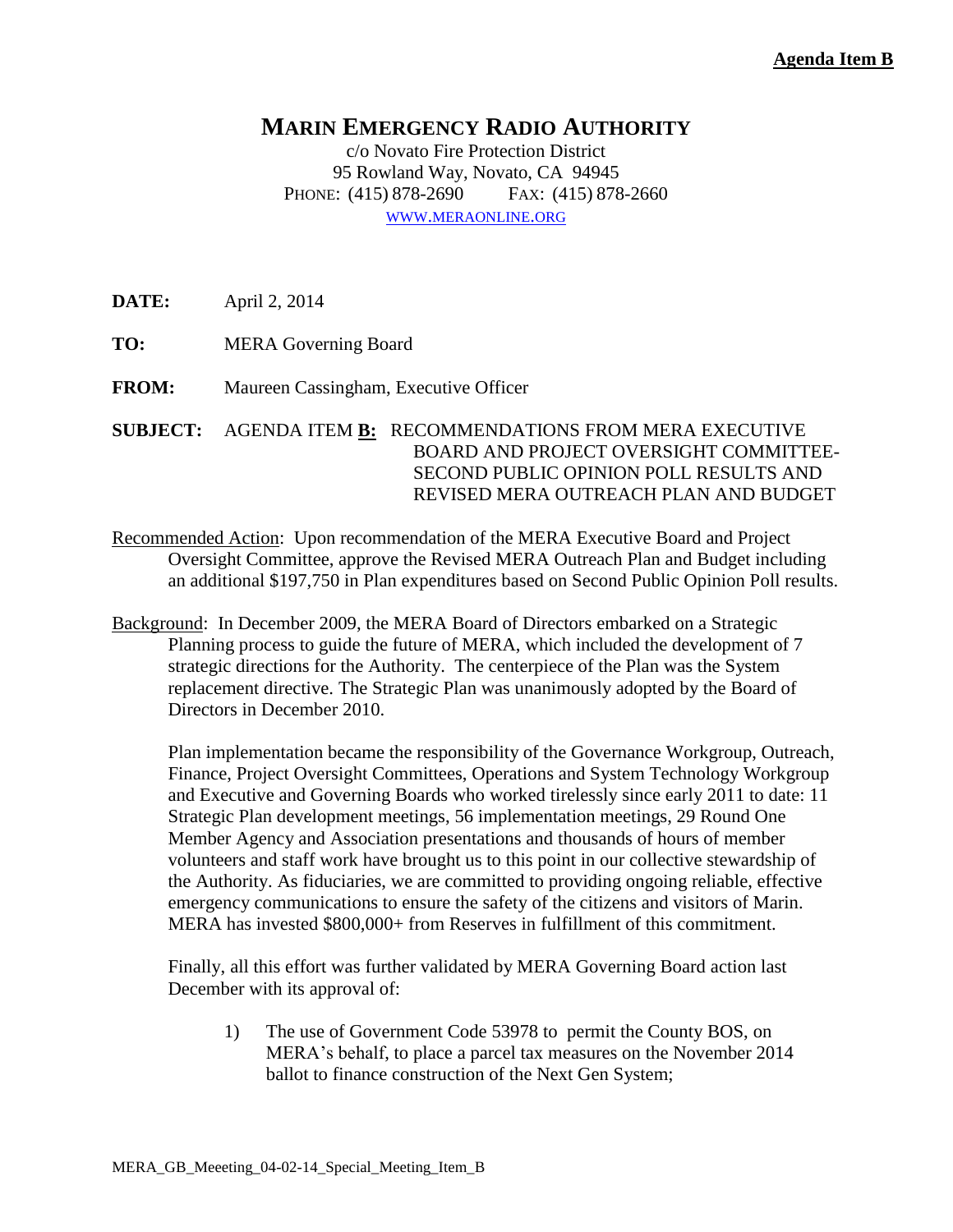## AGENDA ITEM B: RECOMMENDATIONS FROM MERA EXECUTIVE BOARD AND PROJECT OVERSIGHT COMMITTEE – SECOND PUBLIC OPINION POLL RESULTS AND REVISED MERA OUTREACH PLAN AND BUDGET

April 2, 2014 Page 2

- 2) The revised Project Financing Plan utilizing parcel tax revenues to pay for the police/fire services system costs and MERA Reserves for non-police/fire system costs;
- 3) The Next Gen System budget as presented in the System Feasibility Study;
- 4) The MERA Next Gen System Implementation Feasibility Study en toto, which determined that a 700 MHz P25 Phase 2 system be the basis for the Next Gen System proposed to be funded on the November 2014 ballot; and,
- 5) The Outreach Plan dated December 11, 2013 leading up to the November election.

On March 7, 2014 the Project Oversight Committee, based on Second Poll results, unanimously recommended the attached Revised Outreach Plan and Budget to the Executive Board, without Poll #3. The Executive Board, on March 12, likewise unanimously recommended the Revised Plan and Budget to the Governing Board, including an additional expenditure of \$197,750 for outreach.

Key areas of extensive discussion by the Executive Board were:

- 1) Agreement on the need for system replacement beginning in 2015 to assure continuous reliability and greater coverage for emergency response and first responder safety and that postponing the system replacement beyond this start date may put the future of the System at risk after 2018;
- 2) Agreement that the MERA Governing Board, as primary fiduciaries, is obligated and committed to timely system replacement as supported by the Governing Board's adoption of the MERA 700 MHz Feasibility Study on December 11, 2013;
- 3) Acceptance that MERA Member Agencies are responsible for traditionally funding replacement of the aging System by Member contributions or a parcel tax;
- 4) Confirmation of MERA Reserves to fund additional Outreach expenses; and,